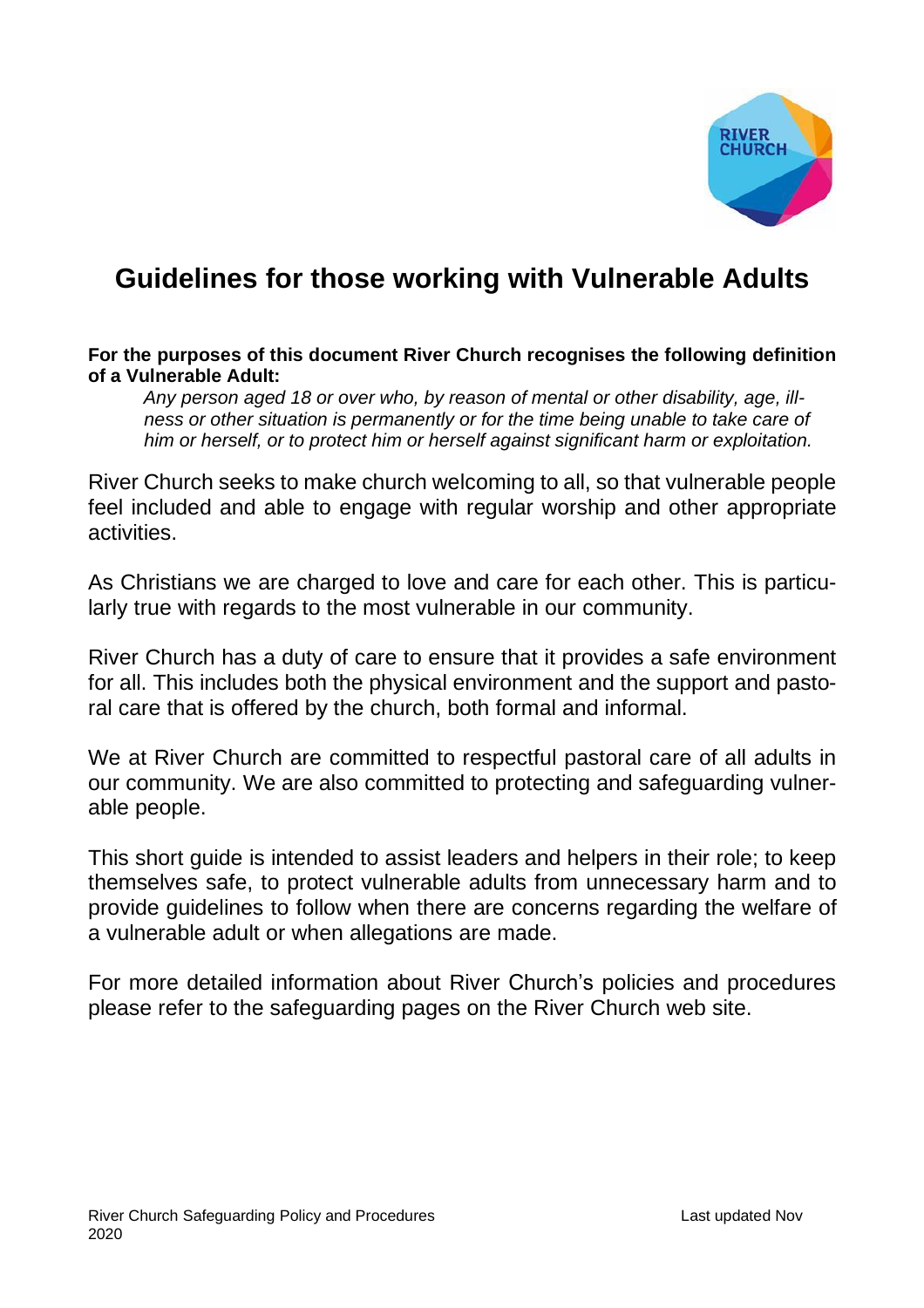#### **Good Practice**

You should:

- Respond to everyone in a friendly and caring way.
- Treat everyone with respect and dignity.
- Watch your own language, tone of voice and body language.
- Visit people of the same gender as yourself.
- Aim to visit in pairs.
- Record any concerns/accidents/incidents and pass to your team leader, signed and dated.
- Report any unsafe practices to the safeguarding coordinator.
- Allow any adult to make their own decisions unless they are incapable of doing so.

You should not:

- Allow your own prejudices to affect your ability to care.
- Allow unknown adults access to the vulnerable adult's home.
- Try to persuade the vulnerable adult to do anything they are unhappy about.

or (unless DBS checked for vulnerable adults and agreed by the primary carer))

- Be involved in any form of personal care including feeding, dressing, washing etc.
- Handle any money belonging to the vulnerable adult, including doing shopping.
- Offer a lift to any health care appointment.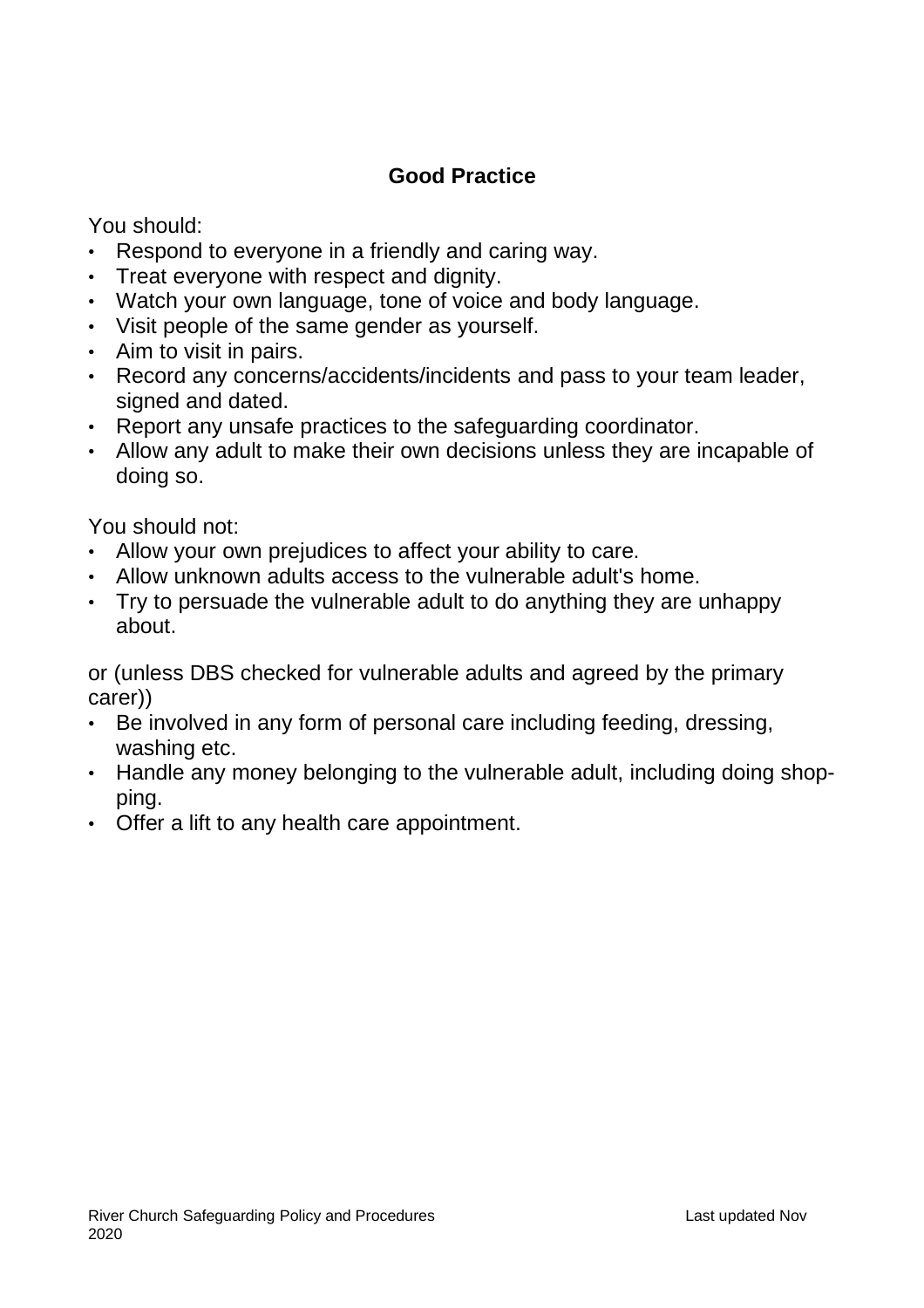# **What to do if.....**

### **An adult discloses information about possible abuse:**

- Listen carefully and stay calm.
- Do not interrogate them but question normally without pressure in order to be sure you understand what is being said.
- Do not put words into their mouth.
- Reassure them that they have done the right thing.
- Never promise to keep a secret but tell them you must pass the information on, but that you will only tell those who need to know. Tell them who you will speak to.
- Ask them what they would like to happen next.
- Make notes of the date, time, place and what was said and done immediately after the event, not during. Sign the report.

Do not investigate concerns or allegations yourself, but report **immediately** to the congregational safeguarding coordinator or deputy. Do not speak to anyone outside the investigation, including the carers.

### **You are concerned that a vulnerable adult may be suffering from abuse**:

If a vulnerable adult has an unexplained physical injury, symptoms of neglect or where there are concerns about emotional or other abuse:

- Document your concerns, with dates.
- Inform your church safeguarding coordinator.
- If your safeguarding coordinator or deputy are not available, contact River Church's safeguarding officer or trustee with responsibility for safeguarding. If none of these are available contact CCPAS for advice.
- Do not talk to the carers unless advised to do so.